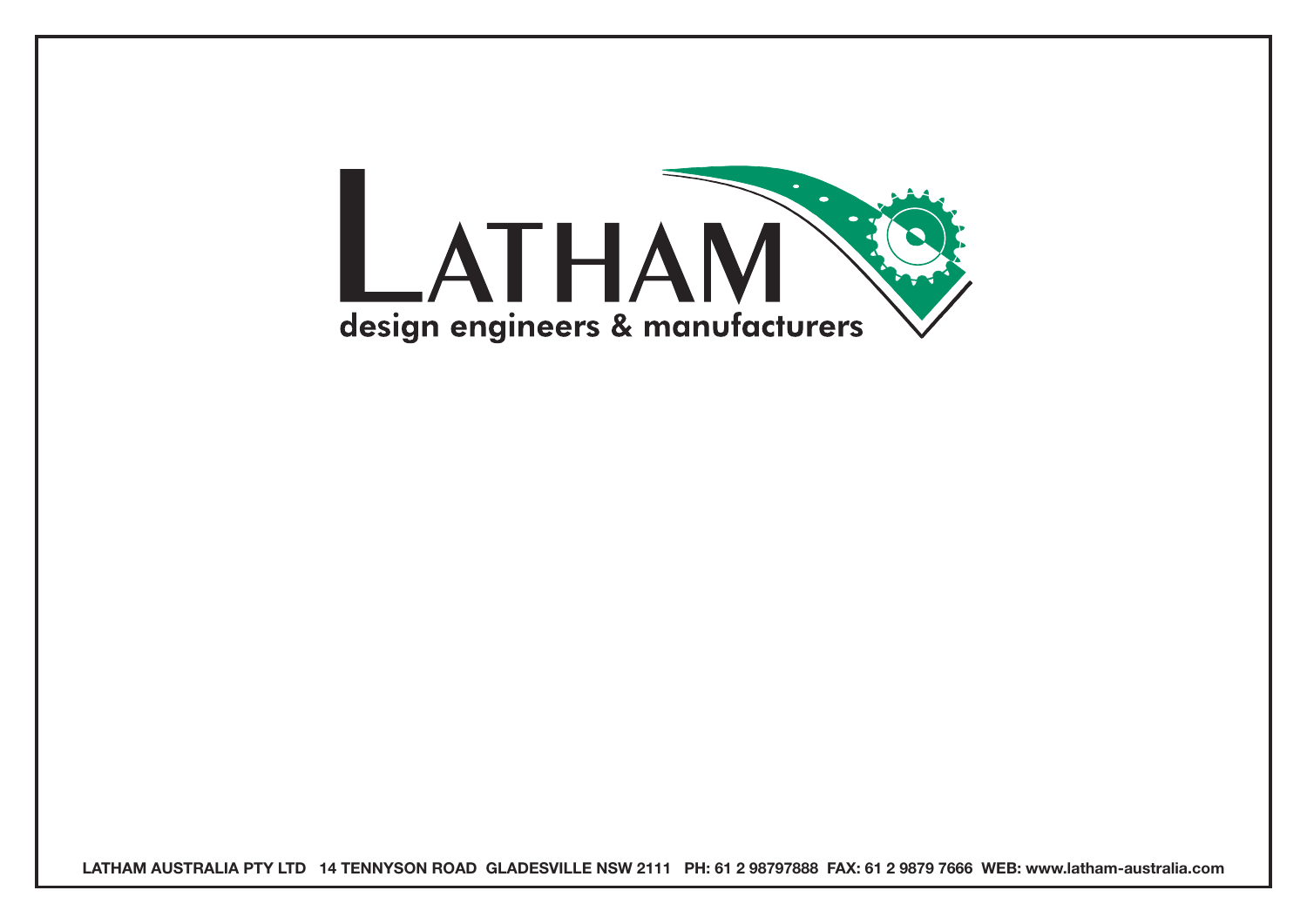## FIELD SPLICE INSTRUCTIONS LATHAM AUSTRALIA PTY LTD

**INSULATION** 



- STEP 1 Slit both edges of Fire Barrier 150mm at each end to expose approximately 75mm of insulation as shown in Illustration 1.
- STEP 2 Butt the insulation for the barriers as shown in Illustration 2.
- STEP 3 Lay the 150mm intumescent strips over the insulation as shown. Overlap loose encapsulation layers on top and bottom around the insulation and staple the encapsulation as shown in Illustration 1.





SECTION A-A

## **ILLUSTRATION 1** ILLUSTRATION 2